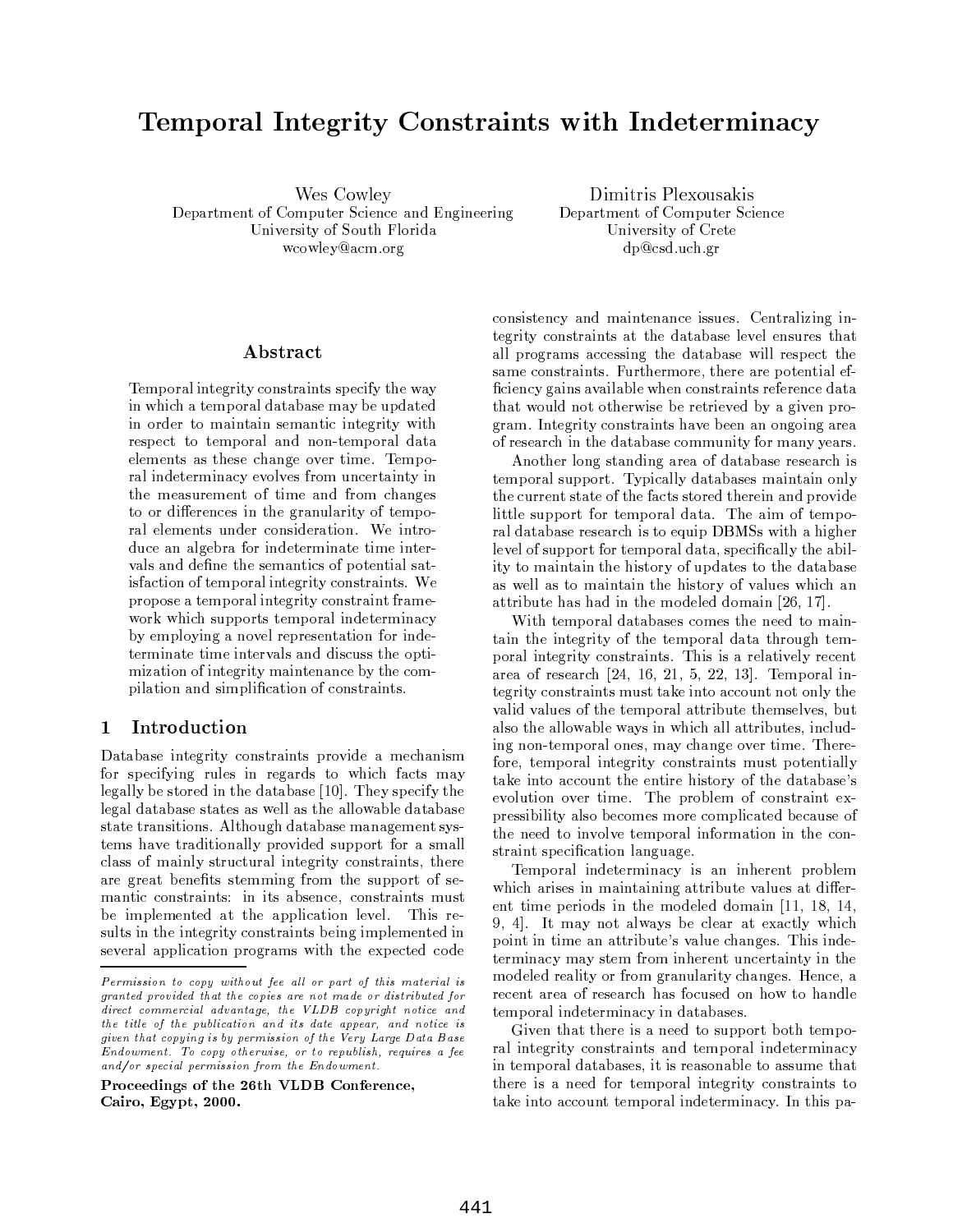per, we discuss a novel method of representing, manipulating, and comparing indeterminate time intervals as well as what we believe is the first proposed method for incorporating indeterminacy into a temporal integrity constraint enforcement mechanism.

Providing support for temporal indeterminacy with temporal integrity constraints has a number of benefits. In general, more flexibility is allowed in how constraints are specified in the presence of temporal indeterminacy. Specific application areas where temporal indeterminacy and hence the concept of potential satisfaction of temporal integrity constraints are useful include planning, archaeology, astronomy, and genealogy. To the best of our knowledge this is the first work to account for indeterminacy within the context of temporal integrity maintenance.

The remainder of this paper is organized as follows. Section 2 reviews research in temporal integrity constraint specification and the problem of dealing with temporal indeterminacy in databases. Section 3 presents a representation of indeterminate temporal intervals using valid interval stamps, defines an algebra for manipulating valid interval stamps and characterizes the complexity of operations on intervals. That section also includes a brief discussion of the relationships between indeterminate intervals [7]. Section 4 introduces the notion of potential satisfaction of integrity constraints and the integration of temporal indeterminacy into a constraint maintenance framework. Finally, section 5 concludes the paper with a discussion of further research directions.

### $\overline{2}$ **Related Work**

The temporal integrity constraint method proposed here is extended from that previously presented for determinate time  $[22, 23, 21]$ . There have been several proposals for implementing temporal integrity constraint checking. The work begun by Gertz, Lipeck and Saake appears to be the earliest [24, 13]. They use active rules to monitor progress through a transition graph generated from a Future Temporal Logic (FTL) specification. Chomicki and Toman propose a method based on generating triggers for active RDBMSs from Past Temporal Logic (PTL) [5]. Sistla and Wolfson's method uses Condition/Action rules to implement an and/or graph for evaluating constraints specified in either FTL or PTL [25]. Gal, Etzion, and Segev propose an active database language which includes temporal integrity constraints [12]. Martin and Sistac show a method for deductive databases using SLDNF resolution [19]. Doucet, et al, base their approach on a bitemporal version database [8]. The method we describe here has been developed within the context of the Telos KBMS [20]. We believe it is the first to incorporate temporal indeterminacy.

Dyreson and Snodgrass have shown the most extensive results in temporal indeterminacy [9]. They describe a timestamp with a probability function for describing indeterminacy at the point and interval levels. Their method for representing and manipulating indeterminate timestamps is both more flexible and more complex than that described here. Anger, et al. handle indeterminacy by storing interval constraints between tuples in a temporal constraint network (TCN) [2]. Griffiths and Theodoulidis' method also stores interval relationships between tuples in a TCN [14] and uses Allen's constraint propagation algorithm to check local consistency and derive new relationships [1]. Koubarakis' work represents temporal indeterminacy by local and global constraints on variables representing the end points of the intervals [18]. Gadia, et al. propose a set oriented representation which supports both indeterminacy and incompleteness with a three-valued logic [11]. Their work is the closest to the indeterminate intervals described here, but provides a different set of operators. They do not describe a method for translating between interval constraint notation and their representation, while our work does not examine temporally missing values.

### Valid Interval Stamps 3

### Motivation 3.1

Indeterminate time may arise in a number of ways and is nearly unavoidable when dealing with the valid time of facts in a database. We are interested in associating a valid time period with tuples in order to support a temporal integrity constraint implementation [22, 23] in which constraints include combinations of the thirteen interval relationships [15, 1]. As such, it is appropriate that the valid time periods are also specified using interval relationships. Because most of these relationships do not precisely constrain the time periods involved, the resulting time stamps are indeterminate. Thus, we must be able to derive indeterminate valid time stamps from interval constraints, manipulate those indeterminate intervals, and translate the results back to interval constraints.

### 3.2 Points and Intervals

We assume a linear discrete time line [3] bounded by the range of the underlying integer type in which temporal points are represented. For our purposes, we assume that the underlying type is unbounded with respect to the range of the temporal domain being modeled. In practice, overflows will need to be addressed by allowing the granularity to be changed or by changing to a type with a larger range. We do not address either of these solutions in this paper. We further assume distinct elements  $\infty$ ,  $-\infty$ , and nil. With the exception of the incomparable element nil, points are totally ordered by  $\lt$ . The relationships  $\lt$ , =, and  $\leq$  between two points,  $p_1$  and  $p_2$ , carry the expected meaning. More formally, we will assume a temporal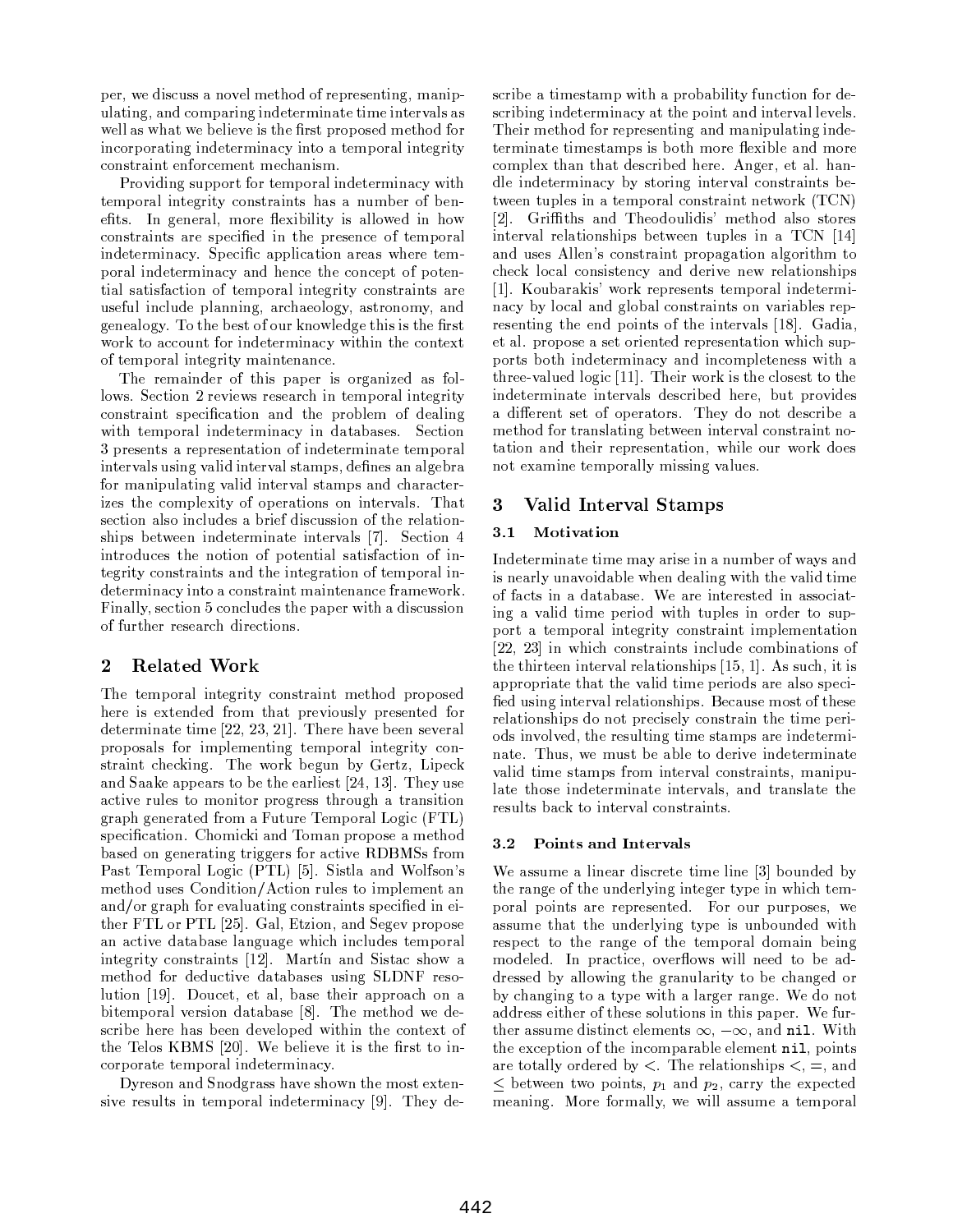structure  $\mathcal T$  where  $\mathcal T$  is characterized by a set of points  $P, P = \{ \ldots, p_{-1}, p_0, p_1, \ldots \}$ , and a relation  $\lt$ .

The set  $\mathcal{P}' = \mathcal{P} \cup \{-\infty, \infty, \texttt{nil}\}$  is isomorphic to the set  $\mathcal{Z}' = \mathcal{Z} \cup \{-\infty, \infty, \texttt{nil}\}.$  We define a one-to-one, onto, and invertible mapping function,  $\iota : \mathcal{P}' \to \mathcal{Z}'$ :  $\mathcal{Z}' \rightarrow \mathcal{P}'$ , as follows:

$$
\iota(p) = \begin{cases} p & \text{if } p = -\infty, \infty, \text{ or nil} \\ i & \text{for } p_i, i \in \mathcal{Z} \end{cases}
$$

The relation  $\lt$  between members of the set  $P$  is defined as  $p_1 \nless p_2 \Leftrightarrow \iota(p_1) \nless \iota(p_2)$  and can be extended to the special elements  $-\infty$  and  $\infty$  by observing that  $\forall p \in \mathcal{P} - \infty < p < \infty$ . Finally,  $\lt$  is undefined if either operand is nil. Similar translations give the meanings for  $=$  and  $\leq$ . Note that from the definition of  $\iota$ ,  $p_i = p_j \Rightarrow i = j$ .

In several places in the sequel we will need to determine the relative order of a pair of points on the time line. The functions to do so are defined next.

**Definition 1.** The functions  $\min_{p_1}$   $\max_{p_2}$ ,  $\min_{\text{vp}_2}$  $\max_{\mathbf{vp}} : \mathcal{P}' \times \mathcal{P}' \rightarrow \mathcal{P}'$  are defined as follows:

$$
\min_{p}(p_1, p_2) = \begin{cases}\n\min_{p_1} & \text{if } p_1 = \min \vee p_2 = \min \\ \np_1 & \text{if } p_1 < p_2 \\
p_2 & \text{otherwise}\n\end{cases}
$$
\n
$$
\max_{p}(p_1, p_2) = \begin{cases}\n\min_{p_1} & \text{if } p_2 < p_1 \\
p_1 & \text{if } p_2 < p_1 \\
p_2 & \text{otherwise}\n\end{cases}
$$
\n
$$
\min_{\text{vp}}(p_1, p_2) = \begin{cases}\n\min_{p_1} & \text{if } p_1 = \min \wedge p_2 = \min \\ \np_1 & \text{if } p_2 = \min \vee p_1 < p_2 \\
p_2 & \text{otherwise}\n\end{cases}
$$
\n
$$
\max_{\text{vp}}(p_1, p_2) = \begin{cases}\n\min_{p_1} & \text{if } p_1 = \min \wedge p_2 = \min \\ \np_1 & \text{if } p_2 = \min \vee p_2 < p_1 \\
p_2 & \text{otherwise}\n\end{cases}
$$

 $\min_{p}$  (max<sub>p</sub>) chooses the earliest (latest) operand if both are not  $nil$ .  $\min_{vp}$  and  $\max_{vp}$  treat the case where exactly one of the operands is nil by returning the other point. All four operators are commutative, reflexive, and associative.

Given a point  $p$ , we need to refer to its next and previous points on the time line.

**Definition 2.** The functions previous and next, each with signature  $\mathcal{P}' \rightarrow \mathcal{P}'$ , are defined as follows:

$$
\text{previous}(p) = \begin{cases} p & \text{if } p \in \{-\infty, \infty, \text{nil}\} \\ \iota^{-1}(\iota(p) - 1) & \text{otherwise} \end{cases}
$$
\n
$$
\text{next}(p) = \begin{cases} p & \text{if } p \in \{-\infty, \infty, \text{nil}\} \\ \iota^{-1}(\iota(p) + 1) & \text{otherwise} \end{cases}
$$

In order to discuss periods of time, as opposed to instants, we use intervals.

**Definition 3.** A *convex interval* is a set of consecutive points. An interval  $I$  can be represented by its lowest and highest points  $\langle I_s, I_e \rangle$ ,  $I_s \leq I_e$ ,  $I_s = \texttt{nil} \Leftrightarrow$  $I_e$  = nil. We say that  $p \in I$  iff  $I_s \leq p \leq I_e$ . The empty interval, which contains no point, is represented by  $\langle$ nil, nil) or  $\emptyset$ . We say that a convex interval is *infinite* if one or both endpoints is  $\infty$  or  $-\infty$ . *T* refers to the set of all convex intervals. Points may be implicitly converted to intervals by the function *interval*:  $\mathcal{P} \to \mathcal{I}$ , defined as interval $(p) = \langle p, p \rangle$ .

We will use the 13 basic interval relationships  $[15, 1]$ for comparing intervals for ordering and inclusion. The concept of intersection of convex intervals is important. This carries the same meaning as in set theory, namely that there is at least one point in common. Note that the empty interval,  $\langle \texttt{nil}, \texttt{nil} \rangle$  does not intersect with any interval due to the incomparability of nil. The infinite interval,  $\langle -\infty, \infty \rangle$  intersects with all non-empty intervals. We also need the concept of adjacency of convex intervals, which is defined next.

**Definition 4.** We say that two intervals  $I_1$  and  $I_2$  are *adjacent* if  $\text{next}(I_{1_e}) = I_{2_s} \vee \text{next}(I_{2_e}) = I_{1_s}$ .

We will also need the concept of non-convex intervals to talk about sets of non-consecutive points. These are defined simply as a set of convex intervals  $I_i$  which neither intersect nor are adjacent.

#### Valid Interval Stamps 3.3

 $\overline{a}$ 

A valid interval stamp (VIS) is an extension of the interval concept. A VIS describes the set of points which are definitely in the interval as well as those which may be in the interval. Through this we can represent the indeterminacy inherent in interval constraints.

**Definition 5.** A convex valid interval stamp (CVIS) is a 4-tuple  $\langle I_s, D_s, D_e, I_e \rangle$  associated with a fact in a database.  $D_s$ ,  $D_e$ , if not nil, are time stamps marking the end points of the determinate interval  $D$ ; that period of time during which the associated fact is true.  $I_s$  and  $I_e$ , if not nil, represent the extended period of time before and after the determinate interval, respectively, during which the associated fact may be true. The indeterminate interval then is the non-convex interval  $I = \{I_L, I_H\}$  where  $I_L$  and  $I_H$  are derived from the CVIS  $V$  as follows:

$$
I_L = \begin{cases} \emptyset & \text{if } I_s = \texttt{nil} \\ \langle V.I_s, V.I_e \rangle & \text{if } D = \emptyset \\ \langle V.I_s, \text{previous}(V.D_s) \rangle & \text{otherwise} \end{cases}
$$

$$
I_H = \begin{cases} \emptyset & \text{if } I_e = \texttt{nil} \lor D = \emptyset \\ \langle \text{next}(V.D_e), V.I_e \rangle & \text{otherwise} \end{cases}
$$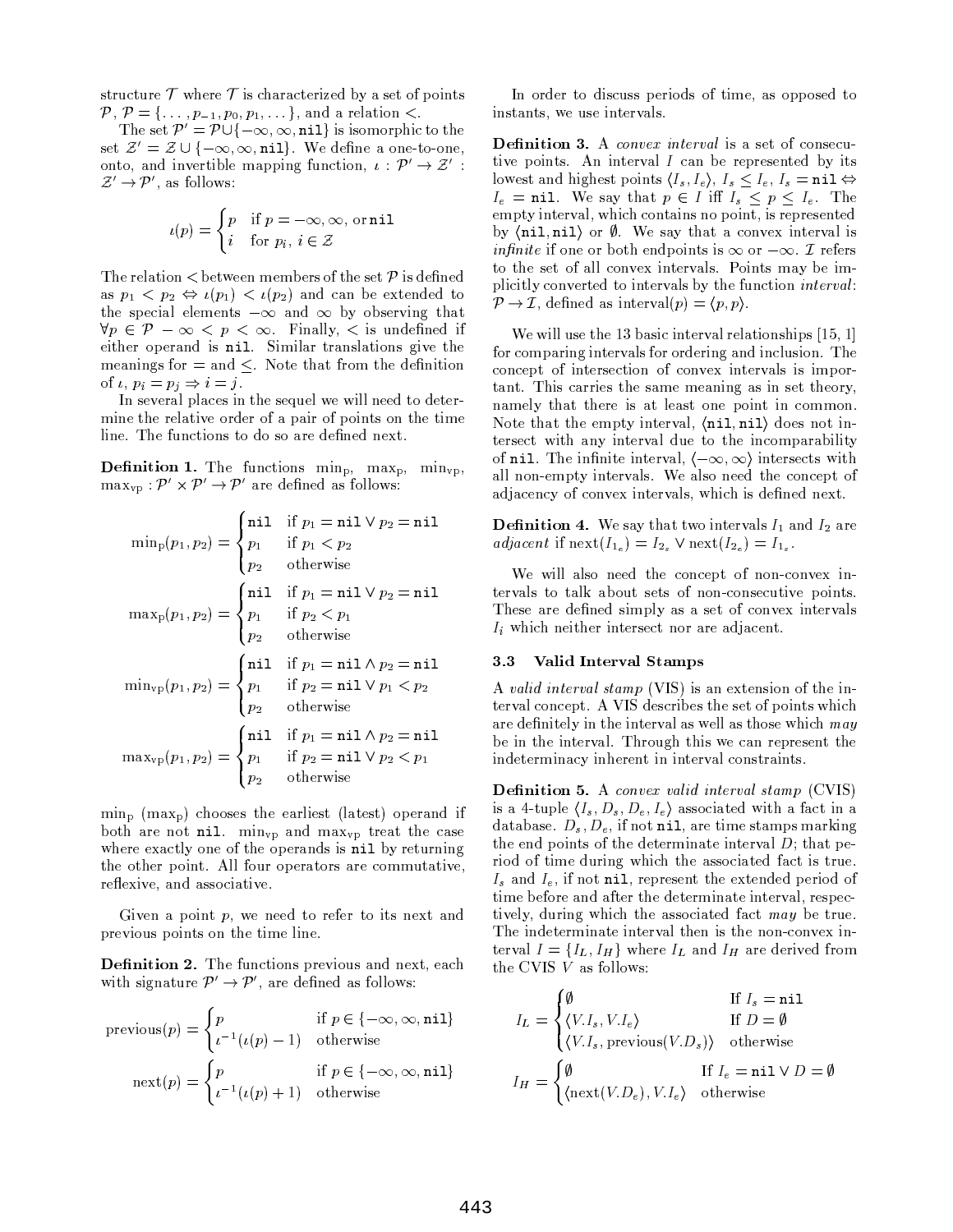

Figure 1: Three examples of CVISs

A CVIS for which both  $I_s$  and  $I_e$  are nil is called fully *determinate*, while one with both  $D_s$  and  $D_e$  being nil is called fully indeterminate. The empty VIS is represented as  $\langle \text{nil}, \text{nil}, \text{nil}, \text{nil} \rangle$  or  $\emptyset$ . We will use  $CV$  to refer to the set of all CVISs. An interval I can be converted implicitly to a CVIS with the function cvis:  $\mathcal{I} \to \mathcal{CV}$ , defined as cvis(I) =  $\langle \texttt{nil}, I_s, I_e, \texttt{nil} \rangle$ .

**Example 1.** Figure 1a shows the CVIS  $\langle 1, 2, 4, 6 \rangle$ . This contains the points  $\{2,3,4\}$  in the determinate region and  $\{1, 5, 6\}$  in the indeterminate region. Figure 1b shows the same period of time covered by the fully indeterminate interval  $\langle 1, \text{nil}, \text{nil}, 6 \rangle$ . Finally, figure 1c shows the left infinite CVIS  $\langle -\infty, 4, 6, \texttt{nil} \rangle$ which has no upper indeterminate region.

We will often need to obtain the earliest and latest points in a CVIS independently of whether that point is determinate or not.

Definition 6. We define the functions upper and lower:  $CV \to P$  as upper(V) = max<sub>vp</sub>(V.D<sub>e</sub>, V.I<sub>e</sub>) and lower(V) =  $\min_{vp}(V.D_s, V.I_s)$ .

We will also need to know the latest point at which a CVIS V can start and the earliest point at which it can end. To understand these functions, observe that if  $V$  has a determinate region then the interval will start no later than  $V.D<sub>s</sub>$  and end no earlier than  $V.D<sub>e</sub>$ . On the other hand, if  $V$  is fully indeterminate then it may start as late as  $V.I_e$  and end as earlier as  $V.I_s$ .

Definition 7. We define two functions, maxlo and  $minup: CV \rightarrow \mathcal{P}$  as  $maxlo(V) = min_{vp}(V.D_s, V.I_e)$  and  $\text{minup}(V) = \text{max}_{\text{vp}}(V.I_s, V.D_e).$ 

The following extends the definition of membership in an interval. We will also use  $p \in V.D$  to represent p's determinate inclusion in V and  $p \in V.I$  to represent  $p$ 's indeterminate inclusion in  $V$ .

**Definition 8.** We denote membership of a point  $p$  in a CVIS V as  $p \in V$  and define that membership as  $p \in V \Leftrightarrow \text{lower}(V) \leq p \leq \text{upper}(V).$ 

Next we extend the concept of intersection.

**Definition 9.** Two CVISs,  $V_1$  and  $V_2$  intersect if:  $lower(V_1)$  < upper $(V_2)$   $\wedge$  lower $(V_2)$  < upper $(V_1)$ . We say  $V_1$  and  $V_2$  determinately intersect if  $V_1.D \neq \emptyset \wedge$  $V_2 \tD \neq \emptyset \wedge V_1 \tD$  intersects  $V_2 \tD$ .

The concept of adjacency can be extended to convex valid interval stamps as follows.

**Definition 10.** We say that two CVISs,  $V_1$  and  $V_2$ are *adjacent* if  $\operatorname{next}(\operatorname{upper}(V_1)) = \operatorname{lower}(V_2)$   $\vee$  $next(upper(V_2)) = lower(V_1)$ . We say that  $V_1$  and  $V_2$  are *determinately adjacent* if  $V_1.D \neq \emptyset \land V_2.D \neq \emptyset$  $\emptyset \wedge V_1$ . *D* adjacent  $V_2$ . *D*. Note that two CVISs which are determinately adjacent may intersect but will not determinately intersect.

Details on how to translate from interval constraints of the form  $R$  I, where  $R$  is an interval relationship and  $I$  is a determinate interval, to a convex valid interval stamp can be found in [6].

We will also need to consider non-convex valid interval stamps.

Definition 11. A non-convex valid interval stamp (NVIS) is a finite set of CVISs which meet two conditions. 1) No two CVISs may intersect. 2) If any two CVISs are adjacent, then both must have a definite interval and they must not be determinately adjacent.  $\mathcal{N}V$  refers to the set of all NVISs. A CVIS can be implicitly converted to an NVIS with the function nvis:  $CV \to \mathcal{NV}$ , defined as  $nvis(C) = \{C\}.$ 

**Definition 12.**  $V = CV \cup AV$  denotes the set of VISs.

# 3.4 Operators on Valid Interval Stamps

There are a number of operators on VISs which correspond to the similarly named ones on Boolean expressions and sets. Specifically, we will define conjunction, intersection, union, and difference of VISs below. To avoid confusion, we will annotate the usual operators to emphasize that they carry different semantics than the familiar ones. For example, we use  $\cup$  for the union of VISs. When operands are known to be convex (nonconvex) VISs, we will use  $\bigcup_{i=1}^{\infty} \bigcup_{i=1}^{n}$ . When the familiar semantics from logic or set theory are sufficient, we will use the unannotated operators. The algorithms and correctness proofs are omitted for space reasons and are presented elsewhere [6].

#### Conjunction 3.4.1

There are times when a single interval constraint may not adequately express the knowledge one has about a fact's valid time. For that we must conjoin multiple constraints. We will do this by way of the VIS con-<br>junction operator<sup>1</sup>:  $\stackrel{v}{\wedge}$ . The effect of  $\stackrel{v}{\wedge}$  is to produce

<sup>&</sup>lt;sup>1</sup>The term *conjunction* refers to the operation on interval constraints which  $\stackrel{v}{\wedge}$  supports. It might be more appropriate to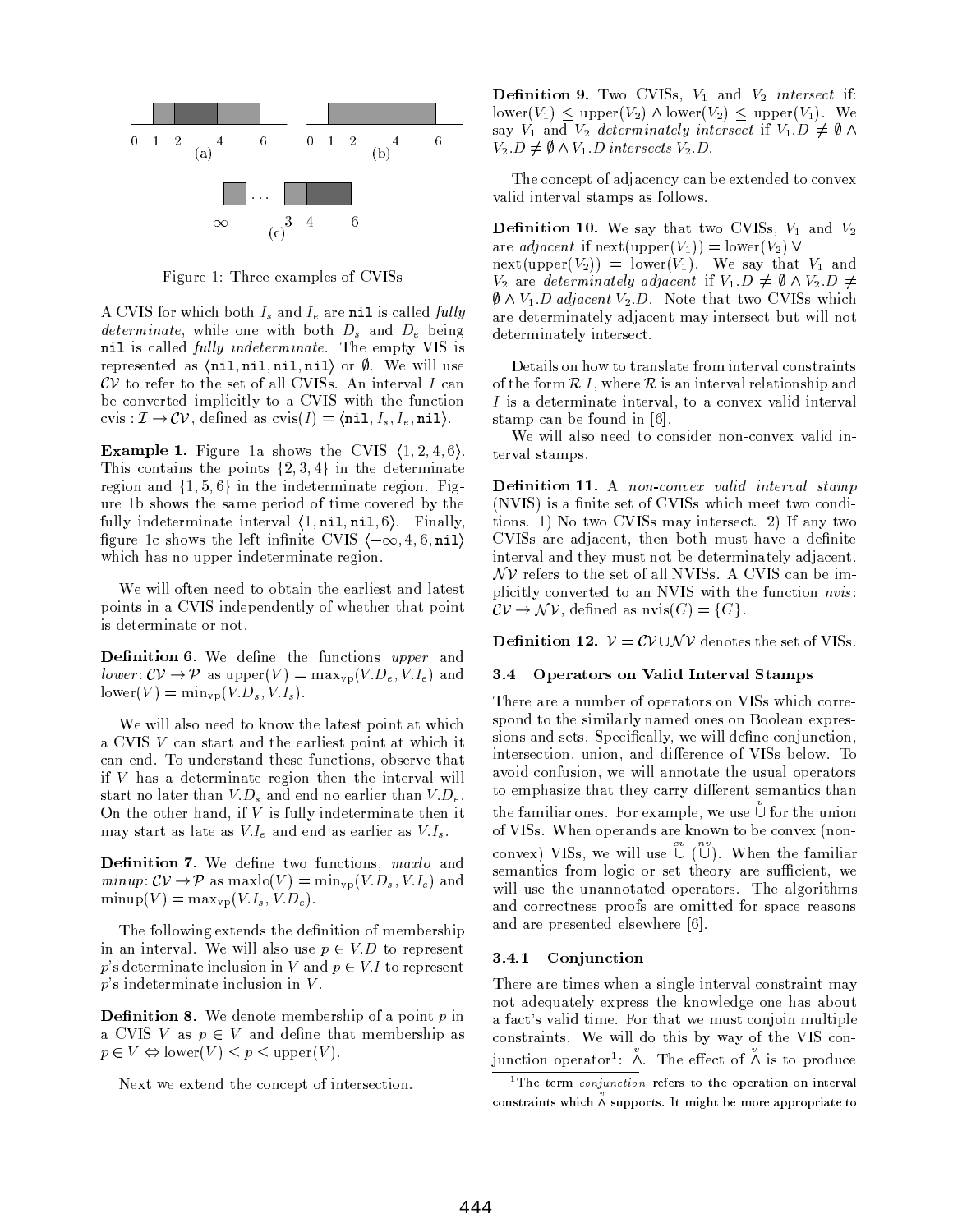a determinate region which includes the determinate region of both operands and an indeterminate region which includes only points in the indeterminate region of both operands. The operator uses the knowledge expressed by two VISs in order to increase the accuracy to which the valid time of a fact is known.

In order to compute the resulting VIS,  $V_r$ , from the conjunction of two existing CVISs,  $V_1$  and  $V_2$ , we must first ensure that the conjunction is satisfiable. For example, there are no dates which satisfy the condition "contains Jan-98 and during Mar-98". On the other hand, "contains Jan-98 and after Nov-97" can be satisfied. Each operand restricts the range of the other.

**Definition 13.** Two CVISs,  $V_1$  and  $V_2$ , are conjunction compatible, denoted  $V_1 \wedge_{\text{comp}} V_2$ , if 1)  $V_1$ intersects  $V_2$ , 2)  $V_2.D \neq \emptyset \Rightarrow (\text{lower}(V_1) <)$  $V_2.D_s \wedge V_2.D_e \leq \text{upper}(V_1)$ , and 3)  $V_1.D \neq \emptyset \Rightarrow$  $(\text{lower}(V_2) \leq V_1.D_s \wedge V_1.D_e \leq \text{upper}(V_2)).$  We extend this definition to NVISs by saying that two NVISs are *conjunction compatible* if  $\forall V_{1_i} \in V_1 \exists V_{2_i} \in$  $V_2$  such that  $V_{1_i} \wedge_{\text{comp}} V_{2_j}$  and  $\forall V_{2_j} \in V_2 \exists V_{1_i} \in V_1$  such that  $V_{2_j} \wedge_{\text{comp}} V_{1_i}$ . It should be clear from this definition that  $\Lambda_{\text{comp}}$  is symmetric and reflexive.

Conjunction compatibility ensures that the indefinite region of each interval encloses the definite region of the other. Otherwise, there would be a point which is in the definite region of one operand but not in the other operand at all. That is the condition which results from inconsistent interval constraints.

**Definition 14** ( $\stackrel{v}{\wedge}$ ). If  $V_1$  and  $V_2$  are VISs such that  $V_1$   $\wedge_{\text{comp}} V_2$  we define their conjunction, denoted by  $V_1 \overset{\nu}{\wedge} V_2$ , as the VIS  $V_r$  such that  $V_r.D = \{p|p \in V_1.D \vee p \in V_2.D\}$  and  $V_r.I = \{p|p \in V_1.I \wedge p \in V_2.I\}$ . If  $\neg(V_1 \wedge_{\text{comp}} V_2)$  then  $V_1 \wedge V_2 = \emptyset$ .

Example 2. Suppose we wish to conjoin the three VISs shown in figure 2:

$$
V_1 = \langle -\infty, 14, 21, \infty \rangle
$$
  
\n
$$
V_2 = \langle -\infty, 17, 19, 23 \rangle
$$
  
\n
$$
V_3 = \langle -\infty, 9, 12, \infty \rangle
$$

We will arbitrarily start with  $V_1 \overset{\sim}{\wedge} V_2$ . It's clear that they intersect and that each interval's determinate region falls within the indeterminate region of the other. Hence, they are conjunction compatible. Further, we can see that they determinately intersect. We compute the intermediate result to be  $V_r = \langle -\infty, 14, 21, 23 \rangle$ . The final valid interval is then  $V'_r = V_r \stackrel{cv}{\wedge} V_3$ . We note that  $V_r$  and  $V_3$  are conjunction compatible but neither determinately intersect nor are determinately adjacent. The result then is:

$$
V_r' = \{ \langle -\infty, 9, 12, \text{nil} \rangle, \langle 13, 14, 21, 23 \rangle \}
$$

think of the effect on a VIS as strengthens.



Figure 2: A Graphical Representation of Example 2

Because the order of the interval constraints in a valid time specification should not matter, it is important that the order of VISs with respect to  $\stackrel{v}{\wedge}$  not matter. It can easily be shown that  $(V, \overset{v}{\wedge})$  forms a commutative monoid with identity  $\langle -\infty, \texttt{nil}, \texttt{nil}, \infty \rangle$ .

## 3.4.2 Intersection

The intersection of two CVISs is defined similarly to conjunction. The precondition is not as restrictive. It is simply necessary that the intervals intersect by definition 9. On the other hand, the result of intersection is more restrictive than that of conjunction. Specifically, the determinate region produced by conjunction includes the determinate regions of both operands. If a point is determinate in only one of the operands, it is determinate in the result. For intersection, the determinate region includes only those points determinately in *both* operands. If a point is determinately in one operand but indeterminately in the other, the intersection contains that point indeterminately.

**Definition 15** ( $\cap$ ). We define the intersection of two VISs,  $V_1$  and  $V_2$ , denoted by  $V_1 \cap V_2$ , as the VIS  $V_r$  such that  $V_r.D = \{p|p \in V_1.D \land p \in V_2.D\}$  and  $V_r.I =$  $\{p | p \in V_1 \land p \in V_2 \land (p \in V_1 \cup V p \in V_2 \cup V).$ 

It is straightforward to show that  $(V, \tilde{\cap})$  forms a commutative monoid with identity  $\langle \texttt{nil}, -\infty, \infty, \texttt{nil} \rangle$ .

# 3.4.3 Union

When an insert operation is performed for a tuple whose non-temporal attributes are the same as an existing tuple either the operation is treated as a new insert, resulting in a pair of tuples which are duplicated except in their valid interval stamps; or the valid interval stamp of the existing tuple is updated to include the valid time specified for the insert. We choose the latter semantics, provided by the union operator.

The union of two VISs is somewhat more complicated than conjunction and intersection. This is because the union of two NVISs may contain overlapping regions on the time line, which must be merged or split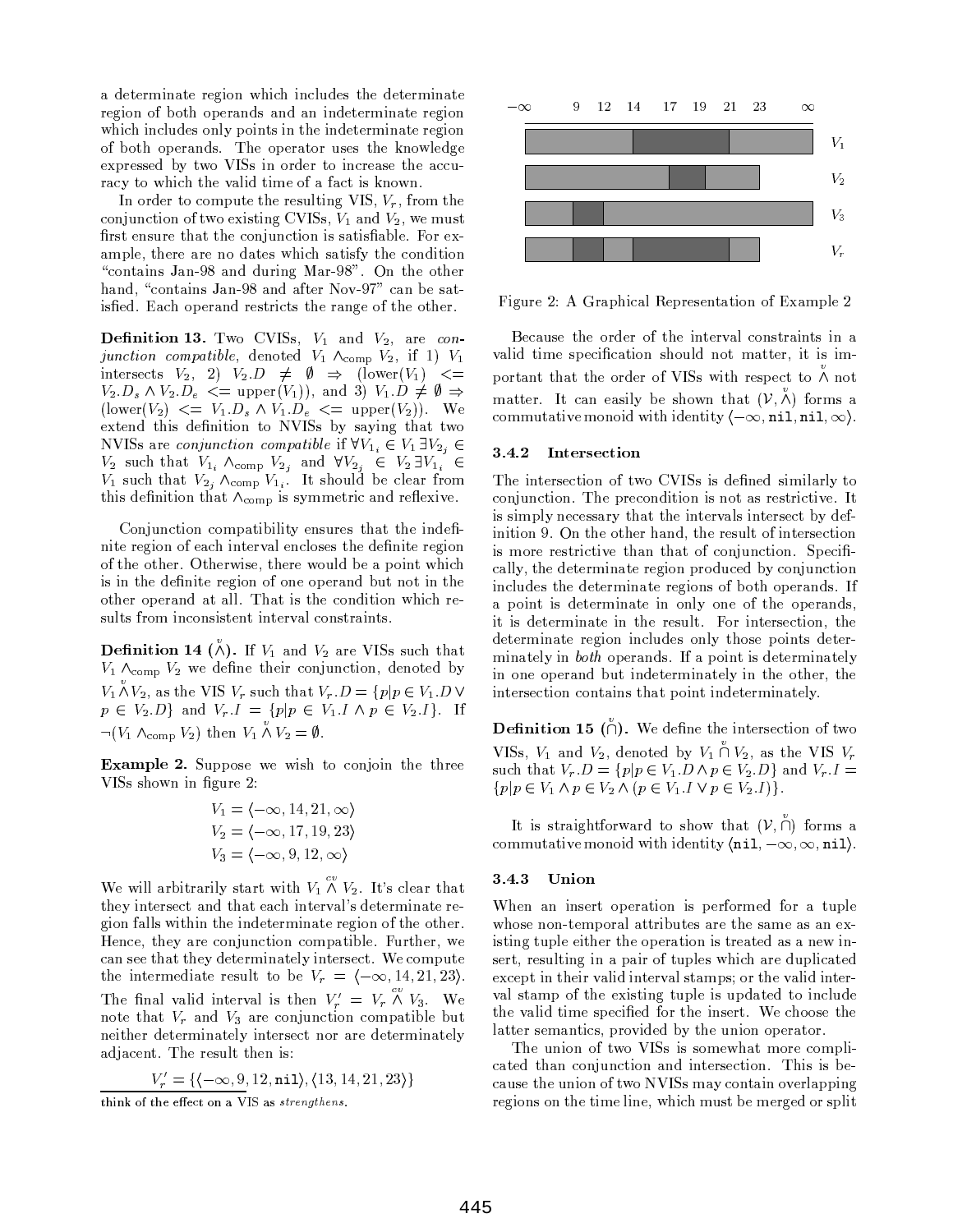| Operator                      | Complexity          |
|-------------------------------|---------------------|
| $\Lambda_{\rm comp}$          | $O( V_1  V_2 )$     |
| $n_i$                         | $O( V_1  V_2 )$     |
| $n\,v$                        | $O( V_1  V_2 )$     |
| $n\,v$                        | $O(( V_1  V_2 )^2)$ |
| $\overline{n}$ $\overline{v}$ | $O( V_2 ^4 V_1 )$   |

Table 1: Complexity of Operators over NVISs

in order to satisfy the definition. There are also no restrictions on the VISs which can be combined by U.

**Definition 16** ( $\cup$ ). We define the union of two VISs,  $V_1$  and  $V_2$ , denoted by  $V_1 \overset{v}{\cup} V_2$ , as the VIS  $V_r$  such that  $V_r.D = \{p|p \in V_1.D \lor p \in V_2.D\}$  and  $V_r.I = \{p|p \notin V_1 \}$  $V_r.D \wedge (p \in V_1.I \vee p \in V_2.I)$ .

Again, it is easy to show that  $(V, \mathring{U})$  forms a commutative monoid with identity  $\langle nil, nil, nil, nil \rangle$ .

# 3.4.4 Difference

When performing a deletion or update operation where the valid time specified is only a portion of the valid time for the affected tuples, we will need to produce the difference of two valid interval stamps. In general, this results in a non-convex interval. Observe that when deleting an interval  $V_d$  from another interval V, the resulting non-convex interval contains two portions of V. One is the section of V occurring before  $V_d$ , the other is the section occurring after  $V_d$ . If either V or  $V_d$  is indeterminate, then so is the resulting interval.

**Definition 17**  $\left(-\right)$ . We define the difference of two VISs,  $V_1$  and  $V_2$ , denoted by  $V_1 \stackrel{v}{\text{---}} V_2$  as the VIS  $V_r$ <br>such that  $V_r.D = \{p|p \in V_1.D \land p \notin V_2\}$  and  $V_r.I =$  ${p | (p \in V_1 \cdot D \wedge p \in V_2 \cdot I) \vee (p \in V_1 \cdot I \wedge p \notin V_2 \cdot D) }$ .

Note that  $\frac{v}{x}$  is neither commutative nor associative. There is, however, an identity element:  $\emptyset$ .

#### **Complexity of VIS Operators** 3.5

The basic operators on CVISs:  $\wedge_{comp}$ ,  $\overset{cv}{\wedge}$ ,  $\overset{cv}{\cap}$ ,  $\overset{cv}{\cup}$ , and  $\overset{cv}{\mathbb{-}}$ , are all constant time. This should be clear from their definitions, which depend solely on the values of the end points and not the duration of the intervals. For an NVIS V, we will use |V| to indicate the number of CVISs  $V_i \in V$ . Based on an analysis of the algorithms developed to implement the operators, we have the results in table 1 for NVISs. Proofs of these results can be found with the algorithms [6].

#### Indeterminate Intervals Relationships  $3.6\,$

Having defined a representation for indeterminate intervals, we need a way of comparing intervals for ordering and inclusion. We propose an extension of the thirteen relationships between determinate intervals. For each relationship between determinate intervals we have two corresponding relationships, potential and definite, between indeterminate intervals. The following principles give the basis for defining the definite and potential relationships. The specific definitions for each of the twenty-six relationships can be found in previous work [7].

**Principle 1.** For  $V_1$  definitely  $\mathcal{R} V_2$  to hold, where  $\mathcal{R}$ is an interval relationship, we must have:  $\sharp V'_1, V'_2$ <br>such that  $V_1 \wedge_{\text{comp}} V'_1 \wedge V_2 \wedge_{\text{comp}} V'_2 \wedge \neg((V_1 \wedge$  $V'_1$ ).  $D \mathcal{R} (V_2 \overset{cv}{\wedge} V'_2)$ . If this principle is met, it is not possible to conjoin any compatible interval constraint to either  $V_1$  or  $V_2$  such that  $\mathcal R$  will not be satisfied.

**Principle 2.** For  $V_1$  potentially  $\mathcal{R} V_2$  to hold, where  $\mathcal{R}$  is an interval relationship, we must have:  $\exists V_1', V_2'$ such that  $V_1 \wedge_{comp} V'_1 \wedge V_2 \wedge_{comp} V'_2 \wedge (V_1 \wedge^{cv} V'_2)$  $V'_1$  definitely  $\mathcal{R}$   $(V_2 \overset{ev}{\wedge} V'_2)$ . This ensures that it is possible, via the conjunction of additional interval constraints with  $V_1$  and  $V_2$  to arrive at a pair of intervals which definitely satisfy  $R$  by principle  $1^2$ .

Previous work has shown some interesting observations about the compatibility of the various interval relationships [7]. First, we note that the interval relationships between determinate intervals are mutually exclusive. This observation extends to the definite relationships between valid interval stamps. We cannot make the same conclusion regarding potential relationships, however. It is easy to show that, for indeterminate interval  $V_1, V_2$  and indeterminate relationships  $\mathcal{R}_1, \mathcal{R}_2, V_1$  potentially  $\mathcal{R}_1 V_2 \nightharpoonup$  $\neg(V_1 \text{ potentially } \mathcal{R}_2 V_2)$ . Finally, we can see from Principles 1 and 2 that, as expected, a definite relationship implies a potential one.

### Potential Temporal Integrity Con- $\overline{\bf{4}}$ straint Satisfaction

#### **Constraint Satisfaction** 4.1

We now examine what it means for a database to satisfy an integrity constraint in the presence of temporal indeterminacy. Definitions for constraint satisfaction have previously been given for the case of determinate intervals [21, 22, 23]. We extend those definitions to allow for temporal indeterminacy as supported by the VIS. In what follows, the notations  $r(i_1, i_2)$  and  $i_1 r i_2$ where r is an interval relationship and  $i_1$ ,  $i_2$  are valid interval stamps will be used interchangeably. First, we define the contents of the knowledge bases (databases) which underlie the integrity constraints.

<sup>&</sup>lt;sup>2</sup>Note that either or both of  $V_1'$ ,  $V_2'$  may be the identity.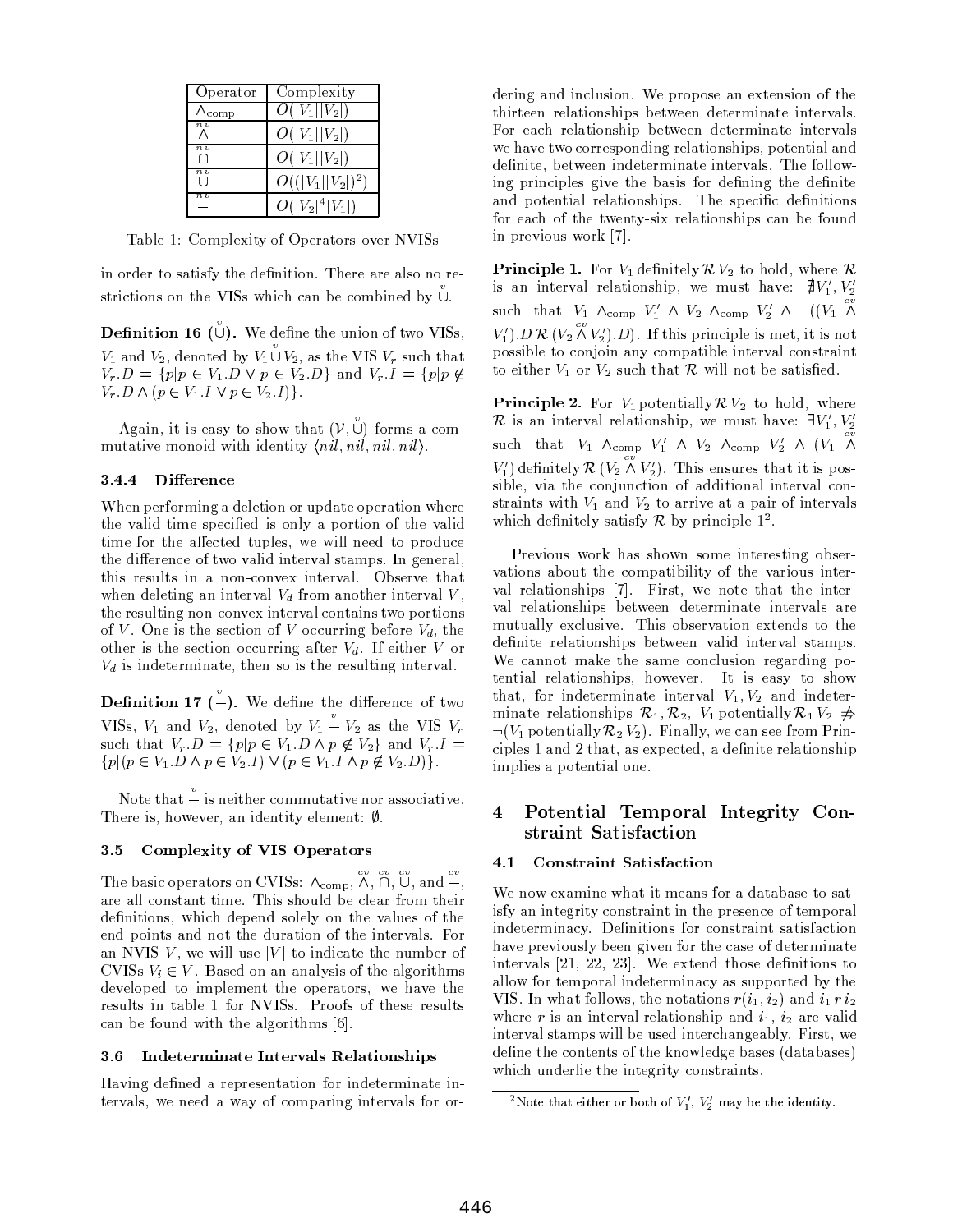Definition 18. A knowledge base, KB, comprises a set of propositions,  $KB_P$ , defining the validity of predicates over possibly indeterminate time intervals, as well as a set,  $KB_R$ , of deductive rules and a set,  $KB_I$ of integrity constraints.

We will need the concepts of both object and temporal variable substitution.

**Definition 19.** An object variable substitution  $\sigma$  is a function mapping a variable  $x_i$  of sort  $S_i$  to an instance of the corresponding class  $C_i$  so that instance  $Of(\sigma(x_i), C_i, t) \in KB_P$  for some VIS t. A *temporal variable substitution*  $\tau$  is a function mapping a temporal variable t of sort Time to an interval in  $\mathcal V$ .

The next definition forms the core of the extension of the temporal integrity constraint method to indeterminate intervals. We show how to determine whether a knowledge base satisfies, either definitely or potentially, a temporal formula. In this definition and the following, we will require a shorthand notation for a common disjunction of interval relationships. We will use the term *covers* as the disjunction between fin*ishes, starts, during, and equals, prefixing with potentially* or *definitely* as appropriate. We will use *covered*by as the disjunction of the inverses of those four relationships.

With the introduction of temporal indeterminacy, one may not be able to determine with certainty whether a knowledge base  $KB$  satisfies a formula or not. In the case where KB may or may not satisfy a formula because of temporal indeterminacy, we will use the symbol  $\models$  for potential satisfaction. The traditional  $\models$  will be used for definite satisfaction.

**Definition 20.** For base predicates  $P$  and  $Q$ , object substitution  $\sigma$  and temporal substitution  $\tau$ :

- If P is ground and of the form  $r(i_1, i_2)$  for a determinate interval relationship  $r$  and intervals  $i_1, i_2$  then  $(KB, \sigma, \tau) \models P$  iff  $(KB, \sigma, \tau) \models$ definitely  $r(i_1, i_2)$ . Similarly,  $(KB, \sigma, \tau) \stackrel{p}{\vdash} P$  iff  $(KB, \sigma, \tau) \vDash$  potentially  $r(i_1, i_2)$
- If P is ground, then  $(KB, \sigma, \tau) \models P$  and  $(KB, \sigma, \tau) \stackrel{p}{\models} P$  iff  $P \in KB_P$ .
- $(KB, \sigma, \tau)$   $\models$   $P(x, t)$  iff  $\exists t' \in V$  such that  $\tau(t)$  definitely covered-by  $\tau(t') \wedge (KB, \sigma, \tau) \models$  $P(\sigma(x), \tau(t'))$ .
- $(KB, \sigma, \tau)$   $\stackrel{p}{\models}$   $P(x, t)$  iff  $\exists t' \in V$  such that  $\tau(t)$  potentially covered-by  $\tau(t') \wedge (KB, \sigma, \tau) \stackrel{p}{\models}$  $P(\sigma(x), \tau(t'))$ .
- $(KB, \sigma, \tau)$   $\models \neg P(x, t)$  iff  $\nexists t' \in \mathcal{V}$  such that

 $\tau(t)$  potentially covered-by  $\tau(t') \wedge (KB, \sigma, \tau) \stackrel{P}{\models}$  $P(\sigma(x), \tau(t'))$ .

- $(KB, \sigma, \tau) \stackrel{p}{\vdash} \neg P(x, t)$  iff  $\nexists t' \in \mathcal{V}$  such that  $\tau(t)$  definitely covered-by  $\tau(t') \wedge (KB, \sigma, \tau)$   $\models$  $P(\sigma(x), \tau(t'))$ .
- $(KB, \sigma, \tau) \models P(x, t_1) \lor Q(x, t_2)$  iff  $(KB, \sigma, \tau) \models P(x, t_1) \lor (KB, \sigma, \tau) \models Q(x, t_2)$ . Similarly,  $(KB,\sigma,\tau) \stackrel{p}{\vdash} P(x,t_1) \vee Q(x,t_2)$  iff  $(KB,\sigma,\tau) \stackrel{p}{\vdash}$  $P(x,t_1) \vee (KB,\sigma,\tau) \stackrel{p}{\models} Q(x,t_2).$
- $(KB, \sigma, \tau) \models \forall x / C \ P(x, t)$  iff  $(KB, \sigma[x/d], \tau) \models$  $P(x, t)$  for all d such that *instance Of* (d, C, T) for some interval T, T definitely covered-by  $\tau(t)$ .
- $(KB, \sigma, \tau) \stackrel{p}{\models} \forall x/C \ P(x,t) \text{ iff } (KB, \sigma[x/d], \tau) \stackrel{p}{\models} P(x,t) \text{ for all } d \text{ such that } instanceOf(d, C, T) \text{ for } t \neq 0$ some interval T, T potentially covered-by  $\tau(t)$ .
- $(KB, \sigma, \tau)$   $\models$   $\forall t / Time \quad P(x, t)$  iff  $\forall T$  $\in$  $V(KB, \sigma, \tau[t/T]) \models P(x, t).$
- $(KB, \sigma, \tau)$   $\stackrel{p}{\models}$   $\forall t/Time$   $P(x, t)$  iff  $\forall T$  $\in$  $V(KB, \sigma, \tau[t/T]) \stackrel{p}{\models} P(x, t).$

If P is a derivable predicate defined by a set of deductive rules with bodies  $R_1, \ldots, R_k$  and respective time intervals  $T_1, \ldots, T_k, T_i \in \mathcal{V}$ , then:

- $(KB, \sigma, \tau)$   $\models$   $P(x, t)$  iff  $(KB, \sigma, \tau)$   $\models \bigvee_{i=1}^{k} R_i \wedge$ (*t* definitely covered-by *T*), where  $T = \bigcap_{i=1}^{\infty} T_i$ .
- $(KB, \sigma, \tau) \stackrel{p}{\models} P(x, t)$  iff  $(KB, \sigma, \tau) \stackrel{p}{\models} \bigvee_{i=1}^{k} R_i \wedge$ (*t* potentially covered-by *T*), where  $T = \bigcap_{i=1}^{n} T_i$ .

The intuition behind the cases for  $(KB, \sigma, \tau) \models$  $\neg P(x,t)$  and  $(KB,\sigma,\tau) \stackrel{p}{\models} \neg P(x,t)$  is that if there is some time interval  $t'$  which potentially covers  $t$  during which  $KB$  potentially entails  $P$  then we cannot say that  $KB$  definitely entails  $P$ 's negation. Likewise, we can say that  $KB$  may entail the negation of  $P$  during some interval  $t$  only if there is no time interval  $t'$  which definitely covers  $t$  during which  $P$  is definitely entailed by  $KB$ .

The satisfaction of temporal integrity constraints follows from definition 20.

**Definition 21.** If the temporal variables  $t_1, \ldots, t_k$ occur in the constraint  $C$  with history time<sup>3</sup>  $T$ , then:

•  $(KB, \sigma, \tau) \models C$  [at *T*] iff  $(KB, \sigma, \tau) \models C'$ , where  $C' \equiv C \land \bigwedge_{i=1}^{k} (t_i \text{ definitely covered-by } T).$ 

<sup>&</sup>lt;sup>3</sup>In the context of Telos, history and belief time refer to the same concepts as valid and transaction time, respectively.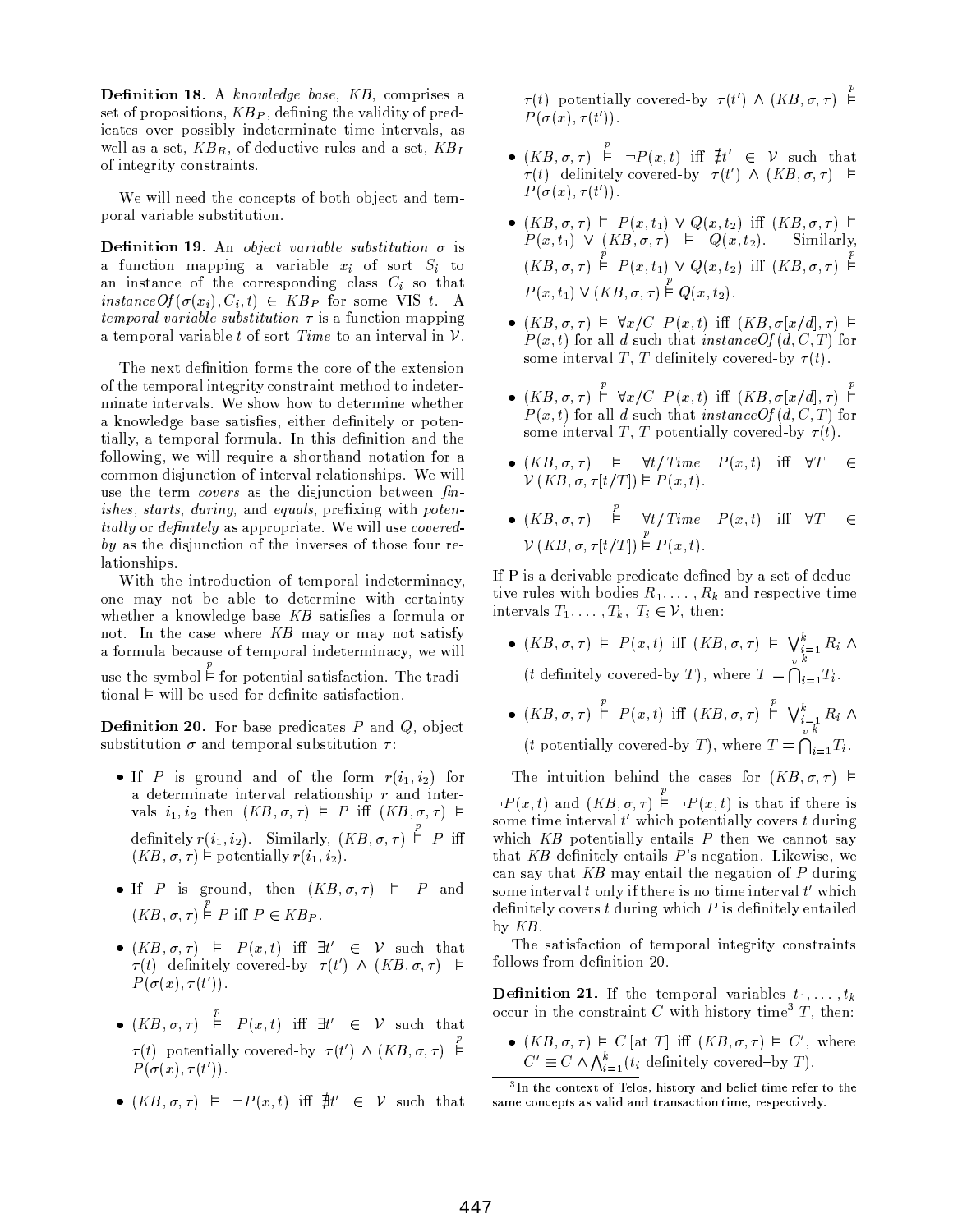•  $(KB, \sigma, \tau) \stackrel{p}{\models} C$  [at *T*] iff  $(KB, \sigma, \tau) \stackrel{p}{\models} C'$ , where  $C' \equiv C \land \bigwedge_{i=1}^k (t_i \text{ potentially covered-by } T)$ .

# 4.2 Compilation and Simplification

In this paragraph, we will discuss an extension of temporal integrity constraint compilation algorithm previously given in  $[21, 22, 23]$  to handle valid interval stamps. First, we define what is meant by an update and transaction in the context of the Telos language  $[20]$ .

Definition 22. An update is an instantiated literal whose sign determines whether it is an insert or a deletion. A *transaction* is an arbitrary set of updates.

Next, we define how to determine updates possibly affecting the validity of a constraint.

**Definition 23.** Let  $t$  and  $T$  be VISs. An update  $U($ , -, -, t) is an *affecting update* for a constraint C [at T] if and only if there exists a literal  $L(\_,\_,\_)$  in C such that  $L$  unifies with the complement of  $U$ , and the indeterminate intersection ( $\tilde{O}$ ),  $t * T$ , of intervals t and T is non-empty. A transaction  $X = \{U_1, \ldots, U_m\}$  is called an *affecting transaction* for a constraint  $C$  [at  $T$ ] if and only if at least one of  $U_1, \ldots U_m$  is an affecting update for the constraint.

The notion of dependence between constraints and deductive rules, defined next, does not depend on the temporal intervals involved.

**Definition 24.** A literal L directly depends on a literal  $K$  if and only if there exists a rule of the form  $\forall x/C_1 \dots \forall x_n/C_n$  ( $F \Rightarrow A$ ) such that there exists a literal in  $F$  unifying with  $K$  with most general unifier  $\theta$  and  $A\theta = L$ . A literal L transitively depends (or, simply, depends) on literal  $K$  if and only if it directly depends on  $K$  or depends on a literal  $M$  that directly depends on  $K$ .

The concerned class of a literal is used to narrow the set of constraints to be checked at runtime for each update. This is not strictly necessary for constraint checking, but is used as an optimization.

**Definition 25.** A concerned class for a literal L is a most specialized class  $CC$  such that inserting or deleting an instance of  $CC$  can affect the truth of L and the time intervals of  $L$  and  $CC$  are potentially unifiable<sup>4</sup>. The *concerned set* for a literal L is the set of distinct concerned classes for  $L$  .

Now we arrive at the compiled form of a constraint, the Parameterized Simplified Structure (PSS).

**Definition 26.** Given a temporal constraint  $C[\text{at }T]$ expressed in DNF and a literal  $L$  occurring positively (negatively) in C, the parameterized simplified structure of  $C$  with respect to  $L$  is a 6-tuple  $(L, *Params*, *CS*, *T*,$ 

 $T', SF$ ) where *Params* is the list of instantiation variables of L,  $CS$  is the concerned set of L, T and  $T'$ are the history and belief time intervals of the constraint respectively, and  $SF$  is the simplified form of the constraint that suffices to be evaluated when a deletion from (insertion to)  $L$  takes place.  $SF$ is derived by replacing instantiation variables with parameters, conjoining history time variables with potentially during  $(t_i, T)$ , conjoining belief time variables with potentially during  $(t_i, T')$ , replacing L with True when the update is an insertion or False when the update is a delete, applying first order logic absorption rules, and applying temporal simplification rules.

**Example 3.** As an example of the application of the above definition to integrity constraints, consider the following dynamic constraint expressing the property that "salaries should never decrease".

$$
\forall p/\texttt{Employee } \forall s, s'/\texttt{Integer } \forall t_1, t_2/\texttt{Time} (salary(p, s, t_1) \land salary(p, s', t_2) \land potentially before(t_1, t_2) 
$$
\Rightarrow (s \leq s')) \text{ (at 02/01/99..*)}
$$
$$

The constraint is expressed in the assertion language of Telos [20], a many-sorted first-order language with classes corresponding to sorts (e.g., the class Employee). Time is a built in class of time intervals. The example serves to convey the idea behind compilation and simplification of constraints.

Applying the simplification steps of definition 26 to this constraint will generate the following simplified form (capitalized variables denote parameters):

$$
\begin{array}{l} \forall s/\texttt{Integer}\ \forall t_1/\texttt{TimeInterval} \\ (salary(p, s, t_1) \ \wedge \\ (t_1 \text{ potentially during 02/01/1999..*)} \ \wedge \\ (t_1 \text{ potentially before } T_2) \\ \Rightarrow (s \leq S')) \end{array}
$$

#### 4.3 **Temporal Simplification**

The last phase of the constraint compilation algorithms is temporal simplification. Consider a conjunction of the form potentially during  $(t, i_1) \wedge r_1(t, i_2)$ where  $r_1$  is one of the interval relationships or the negation of one of the relationships and  $i_1$ ,  $i_2$  are known intervals. Such a constraint often arises from the building of the PSS. Using the derived interval relationship,  $r_2$ , between  $i_1$  and  $i_2$  one can in some cases either show that the conjunction is unsatisfiable or find a simpler form of the conjunction,  $r(t, i_3)$  where r and  $i_3$  are derived from a simplification table. The simplification tables as well as details on their development have been omitted for space reasons. They can be found in [6].

 $4By$  potentially unifiable we mean that there is some assignment which can be made to the intervals such that they are potentially equal.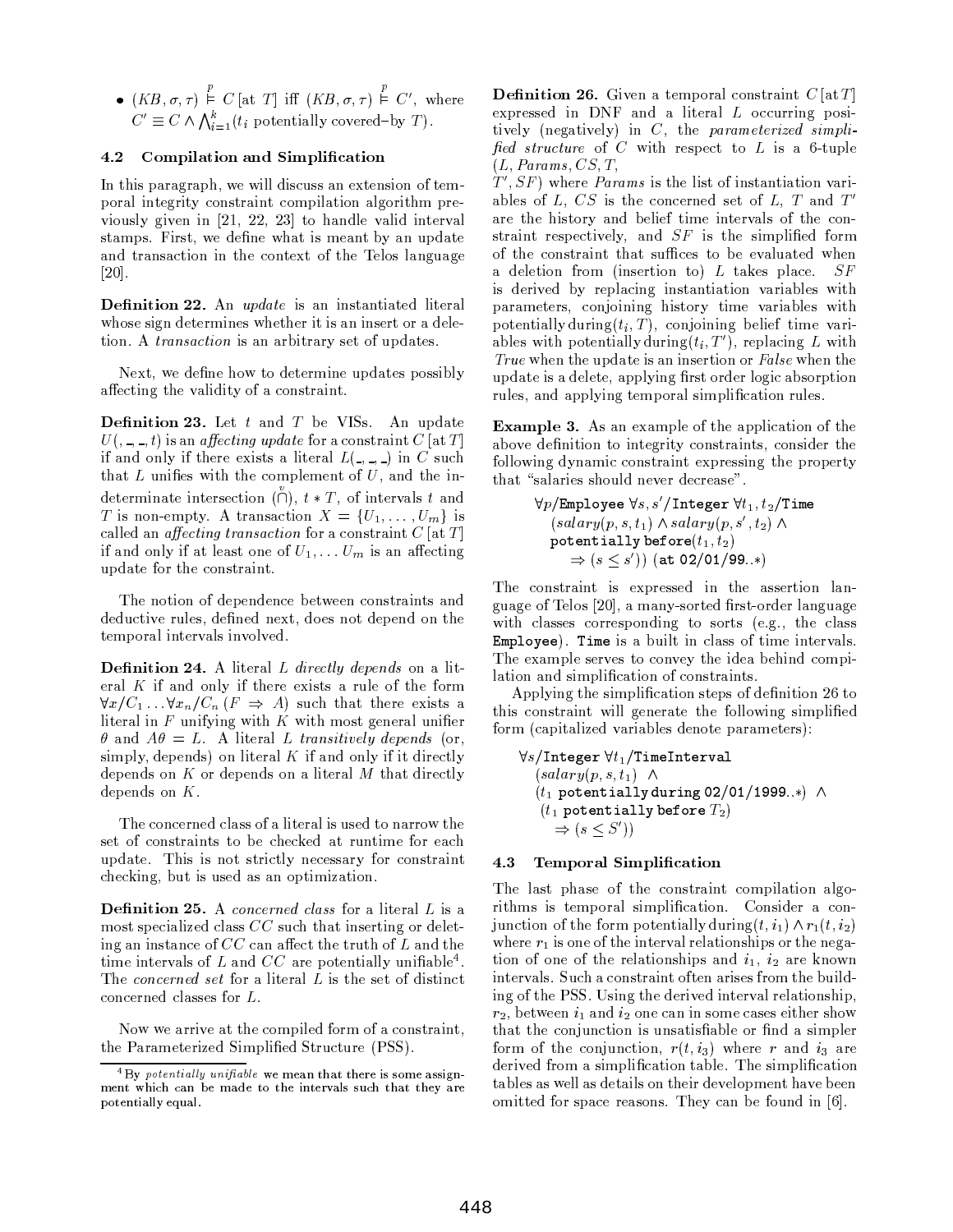**Example 4.** Suppose we have the temporal constraint:

 $C =$  potentially during  $(t, i_1) \wedge$  potentially starts  $(t, i_2)$ 

where  $i_1 = \langle 10, 20, 30, 40 \rangle$  and  $i_2 = \langle 5, 20, 35, \texttt{nil} \rangle$ . In [7], definition 20 gives the *potentially finishes* relationship as:

$$
V_1.I_e = \text{nil} \land V_2.I_e = \text{nil} \land V_1.D_e = V_2.D_e \land V_2.D_s < \text{lower}(V_1)
$$

From this we can see that  $i_1$  potentially finishes  $i_2$ . From C we see that  $r_1$  is potentially starts. By consulting the simplification table we find the simplification rule:

Let 
$$
i'_1 = \langle \text{nil}, \text{next}(\text{lower}(i_1)), \text{upper}(i_1), \text{nil} \rangle
$$
 and  $i_3 = i'_1 \cap i_2$ . If  $\text{lower}(i_3) < \text{upper}(i_3)$  then  $C' = \text{potentially starts}(t, i_3)$  otherwise inconsistent

and we proceed as follows:

$$
i'_1 = \langle \texttt{nil}, 11, 40, \texttt{nil} \rangle
$$
  

$$
i_3 = i'_1 \land i_2 = \langle \texttt{nil}, 11, 35, \texttt{nil} \rangle
$$
  

$$
C' = \text{potentially starts}(t, i_3)
$$

### $4.4$ Graph Construction and Run Time Evaluation

The remainder of the integrity constraint compilation algorithms, specifically the construction of the dependency graph, the computation of its transitive closure, and the incremental maintenance of both, do not require changes from the original definition [23] to handle indeterminate intervals. Graph construction proceeds by assigning each PSS to a vertex and drawing directed arcs from a vertex  $v_1$  to a vertex  $v_2$  when the integrity constraint or deductive rule associated with  $v_2$  directly depends on the deductive rule associated with  $v_1$ . Definition 24 does not rely on the valid time interval of the rules.

The time intervals associated with the rules and the associated literals come into play during the run time evaluation of the dependency graph. The original evaluation algorithm [23] does not need to be changed to incorporate indeterminate intervals except for the choice between definite or potential constraint satisfaction semantics. The algorithm assumes that before each update all constraints are satisfied. When an update is made to the database the algorithm identifies each PSS in the graph associated with a literal which unifies with a literal involved in the update. All integrity constraints which are associated with these PSSs are potentially affected and must be evaluated using definition 21.

Complexity results and a performance analysis for the dependency graph maintenance and constraint evaluation phases have been previously produced for the determinate version of the algorithms [23]. Because the operations used in the extension to indeterminate intervals have a constant time complexity it is not expected that these results will be significantly different for the extension.

### $\overline{5}$ **Conclusions and Future Directions**

By using a novel representation for indeterminate intervals and an extension of the interval relationships to indeterminate time, a previously proposed method for temporal integrity constraint enforcement has been extended to accommodate temporal indeterminacy. Potential integrity constraint satisfaction allows a constraint designer more flexibility in specifying integrity constraints so as to delay violation until it is certain that no series of updates can be made which will cause the database to satisfy the constraints under definite constraint satisfaction semantics. We believe that for applications in which temporal indeterminacy is inherent this flexibility will prove important. To the best of our knowledge this is the first work to account for indeterminacy within the context of temporal integrity maintenance.

As far as complexity is concerned, the operations on valid interval stamps which are involved in the potential constraint satisfaction semantics are constant time, so should not increase the previously presented complexity results for determinate temporal integrity constraints.

There are several directions for further research. Foremost will be to produce an implementation of both the determinate version of the temporal integrity constraint algorithms, as well as the extension presented here. From a more theoretical standpoint, it would be interesting to examine whether the indeterminate interval relationships could be applied to an extension of Allen's constraint propogation algorithm [1] and to reformulate the indeterminate interval relationships without reference to the endpoints. The determinate interval relationships can be stated in terms of before or meets, for example. Finally, it is worth investigating how the complexity and expressiveness of potential constraint satisfaction would change if the indeterminate intervals had an associated probability function, similar to Dyreson and Snodgrass [9] and also to fuzzy logic based approach of Bouzid and Mouaddib [4].

# References

- [1] James F. Allen. Maintaining knowledge about temporal intervals. Communications of the ACM,  $26(11):832-843, 1983.$
- [2] Frank D. Anger, Ramon A. Mata-Toledo, Robert A. Morris, and Rita V. Rodriguez. A re-